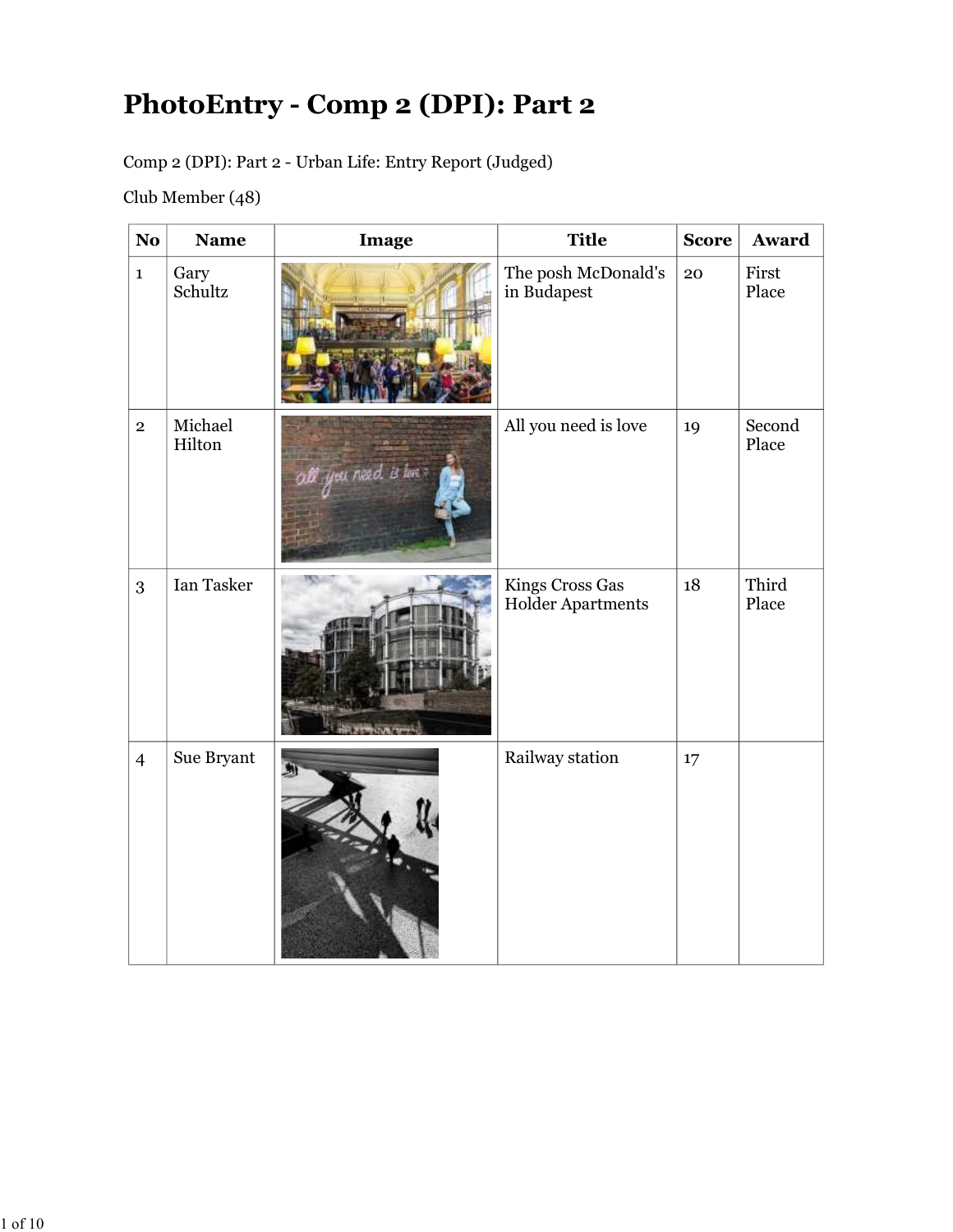| $\mathbf{N}\mathbf{o}$ | <b>Name</b>       |       | <b>Title</b>                 | $\vert$ Score $\vert$ | Award |
|------------------------|-------------------|-------|------------------------------|-----------------------|-------|
| $\overline{5}$         | Sue Bryant        | Image | Close shave !                | $17\,$                |       |
| $6\,$                  | Mary Dolan        |       | Hidden Fashion<br>Shoot      | 17                    |       |
| $\overline{7}$         | Mary Dolan        |       | <b>Rising Steam</b>          | $17\,$                |       |
| $\, 8$                 | Margaret<br>Green |       | The Sad Side of City<br>Life | 17                    |       |
| $\overline{9}$         | David<br>Hardy    |       | Cool in the shade            | $17\,$                |       |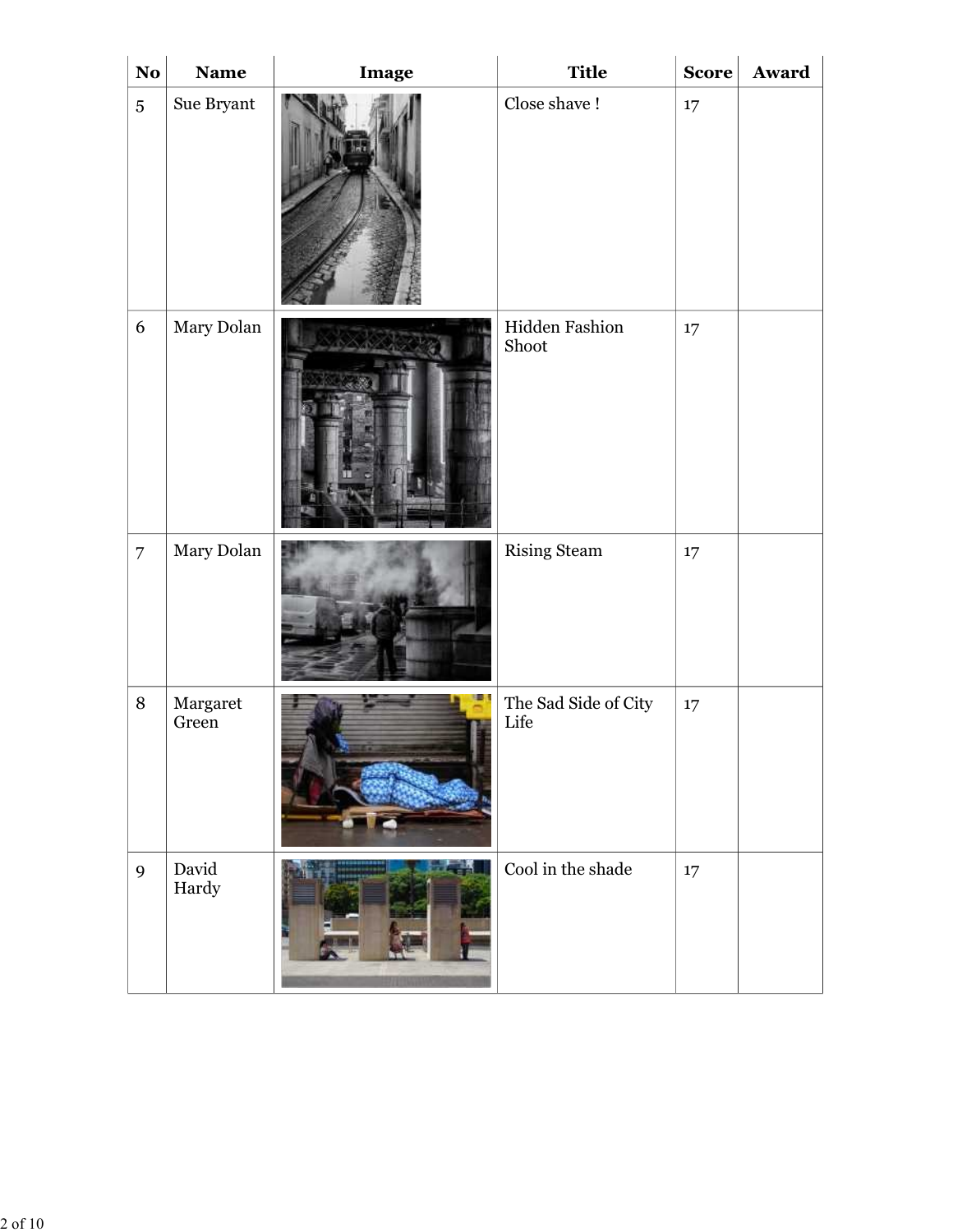| <b>No</b>        | <b>Name</b>                                                        | Image                                                                                                                                                                                                                                                                                   | <b>Title</b>           | <b>Score</b> | Award |
|------------------|--------------------------------------------------------------------|-----------------------------------------------------------------------------------------------------------------------------------------------------------------------------------------------------------------------------------------------------------------------------------------|------------------------|--------------|-------|
| 10               | David<br>Hardy                                                     | refers management of disposition makes<br><b>NINE Revertises! assumption under</b><br><b>计技术格式信息算法所预期的对称程序</b><br>1912年的政府的日语和日本的研究所<br><b>Controller &amp; Line Ave</b><br><b>数据接收的网络管理基础</b> 提供<br><b>计举样式 / &gt; 普通共同問題指示的誤准器</b><br>(机价增化现象器解除器辅助用语<br>ਦੇ ਕਿ ਹਵਾ<br><b>スピスンの出版票</b> | Human beehive          | $17\,$       |       |
| 11               | David<br>Higton                                                    |                                                                                                                                                                                                                                                                                         | Waiting patiently      | 17           |       |
| $12\phantom{.0}$ | David<br>Higton                                                    |                                                                                                                                                                                                                                                                                         | Ignoring the busker    | $17\,$       |       |
| 13               | Michael<br>Hilton                                                  |                                                                                                                                                                                                                                                                                         | Manchester in Motion   | 17           |       |
| 14               | Monica<br>McCabe<br>$\begin{bmatrix} 1 & 1 \\ 1 & 1 \end{bmatrix}$ | <b>SEPTEMBER 18</b>                                                                                                                                                                                                                                                                     | <b>Museum Railings</b> | $17\,$       |       |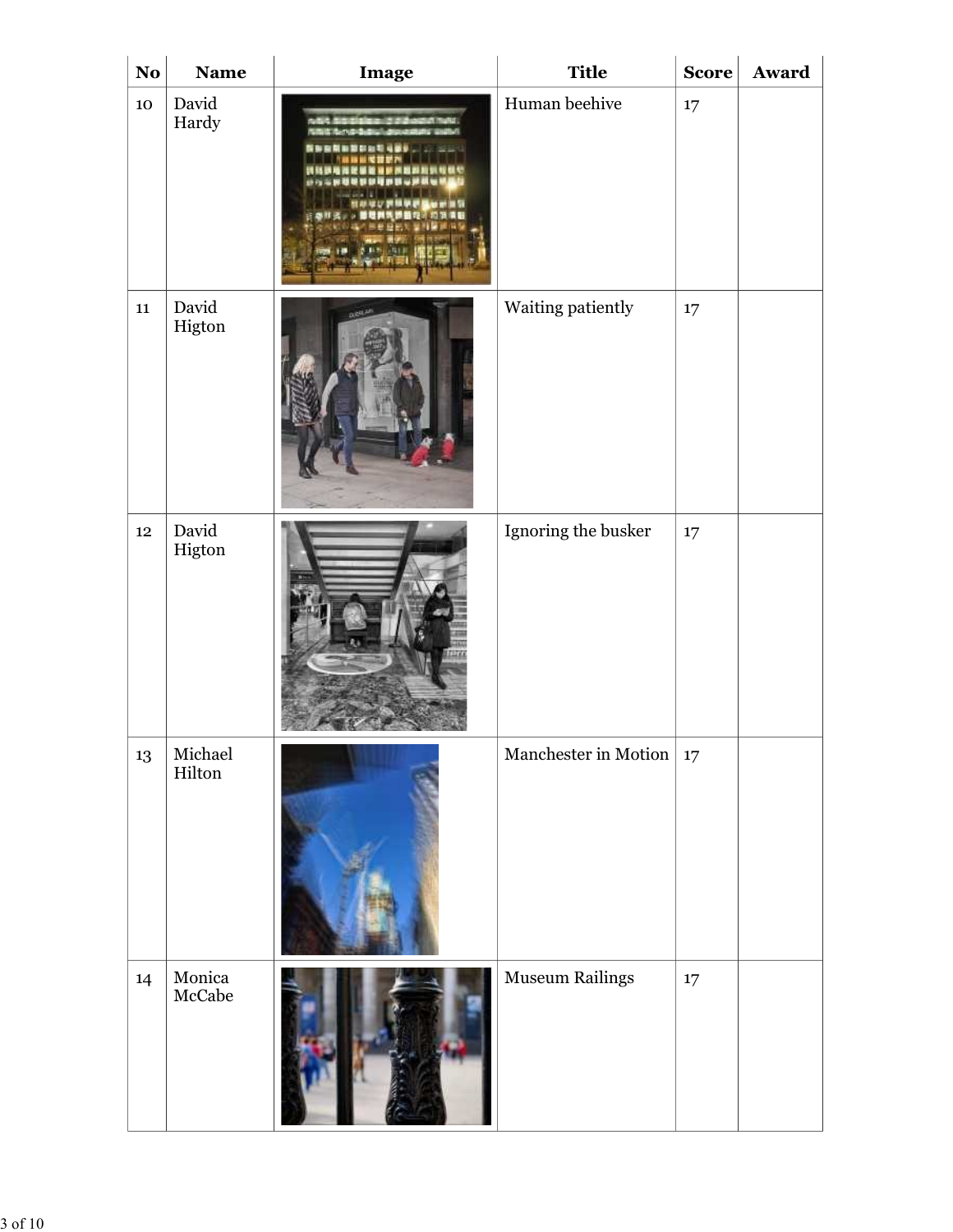| <b>Name</b>                                                             | Image                     | <b>Title</b>        |                     | Award        |
|-------------------------------------------------------------------------|---------------------------|---------------------|---------------------|--------------|
| McCabe                                                                  |                           | Urban Gorilla       | $17\,$              |              |
|                                                                         |                           | Inside Out          | $17\,$              |              |
|                                                                         |                           | <b>Morning Walk</b> | $17\,$              |              |
| David Royle                                                             |                           | Not open all hours  | $17\,$              |              |
| <b>Bill Salkeld</b>                                                     | NO                        | $\rm No$ Exit       | $17\,$              |              |
| <b>Bill Salkeld</b>                                                     |                           | Diversion           | 17                  |              |
| <b>No</b><br>$15\phantom{.0}$<br>16<br>$17\,$<br>$18\,$<br>19<br>$20\,$ | Monica<br>John<br>O'Brien | David Royle         | Urban Life from the | <b>Score</b> |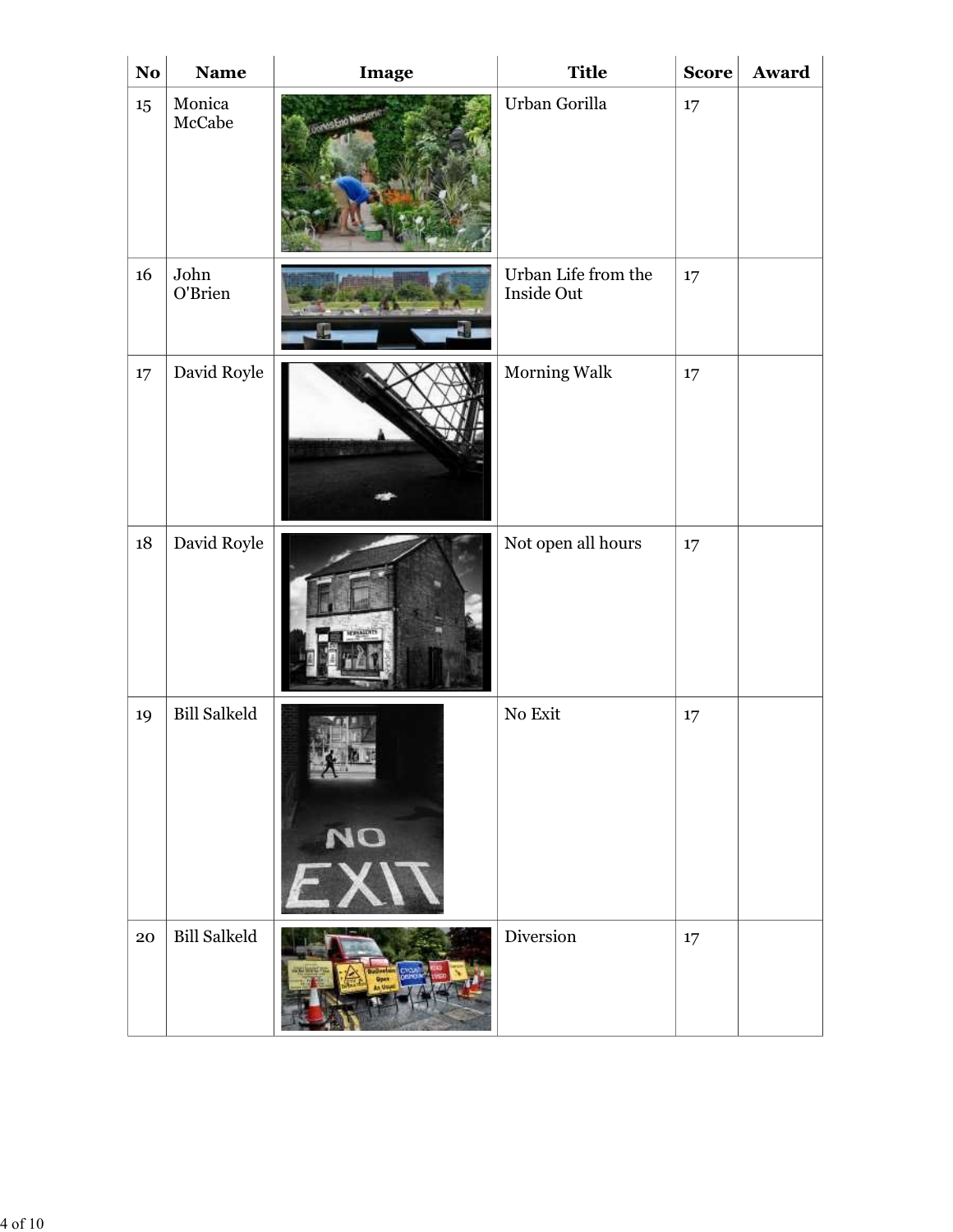| $\mathbf{N}\mathbf{o}$ | <b>Name</b>         | Image | <b>Title</b>                                                               | <b>Score</b> | Award |
|------------------------|---------------------|-------|----------------------------------------------------------------------------|--------------|-------|
| 21                     | <b>Bill Salkeld</b> |       | <b>Foggy Morning</b>                                                       | $17\,$       |       |
| $22\,$                 | Pat Sawas           |       | $\,$ 1 Zooming in on City Life                                             | $17\,$       |       |
| 23                     | Gary<br>Schultz     |       | Roundtower view of<br>Old Copehagen                                        | $17\,$       |       |
| 24                     | Les Stringer        |       | $\label{thm:ancoats} An coats$<br>Gentrification - empty<br>$\rm{streets}$ | $17\,$       |       |
| $25\,$                 | Les Stringer        |       | Transport linking Old<br>and New                                           | $17\,$       |       |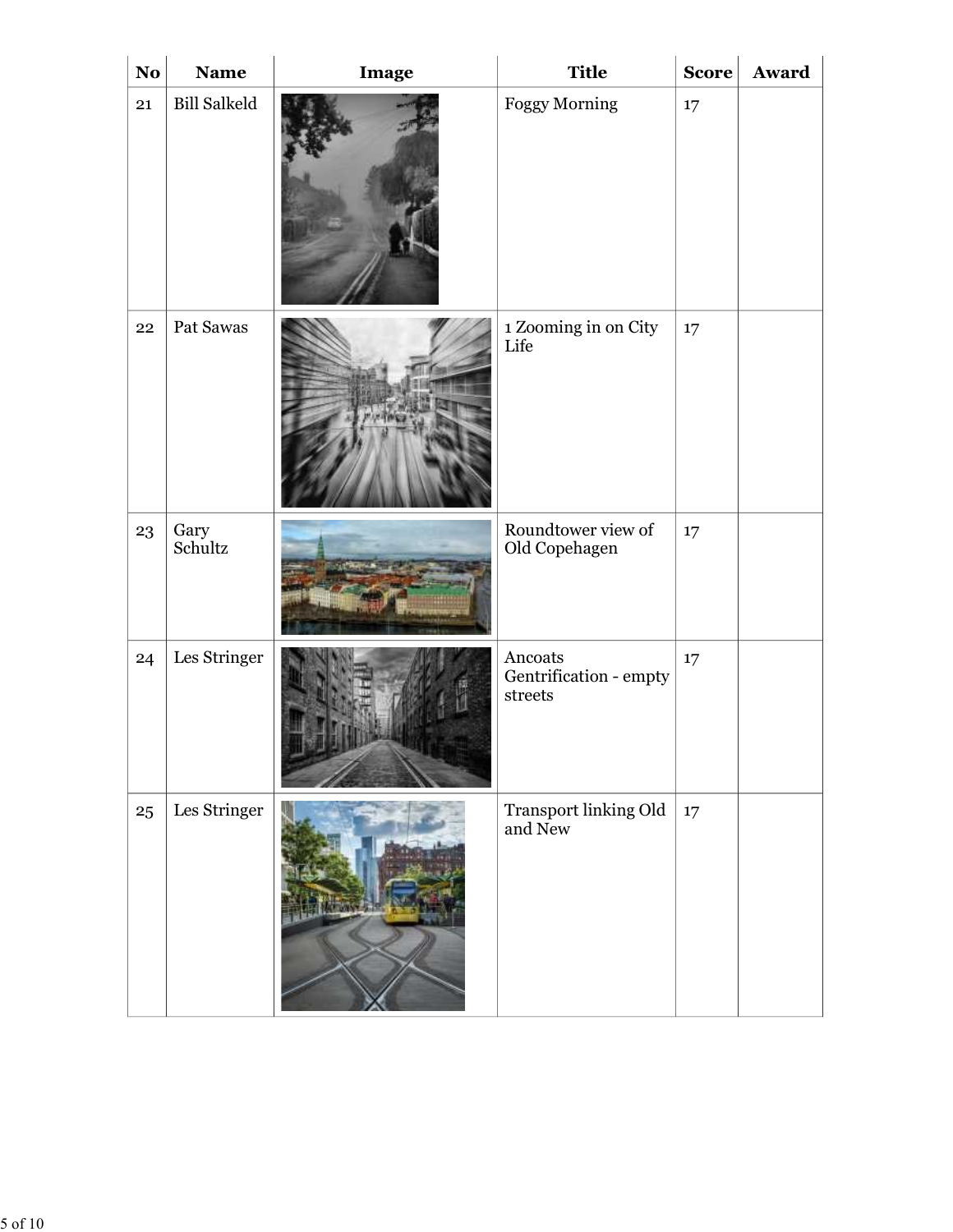| $\mathbf{N}\mathbf{o}$ | <b>Name</b>                  | Image           | <b>Title</b>                | Score  | Award |
|------------------------|------------------------------|-----------------|-----------------------------|--------|-------|
| 26                     | Ian Tasker                   | OLD COLLEGE BAR | The Local Boozer            | $17\,$ |       |
| 27                     | Sue Bryant                   |                 | Its here somewhere          | 16     |       |
| ${\bf 28}$             | Margaret<br>Green            |                 | Watching the World<br>Go By | 16     |       |
| 29                     | Adrian<br>Hazeldine          |                 | $\mbox{Stripes}$            | 16     |       |
| $30\,$                 | $\mbox{Adrian}$<br>Hazeldine |                 | Taking a break              | $16\,$ |       |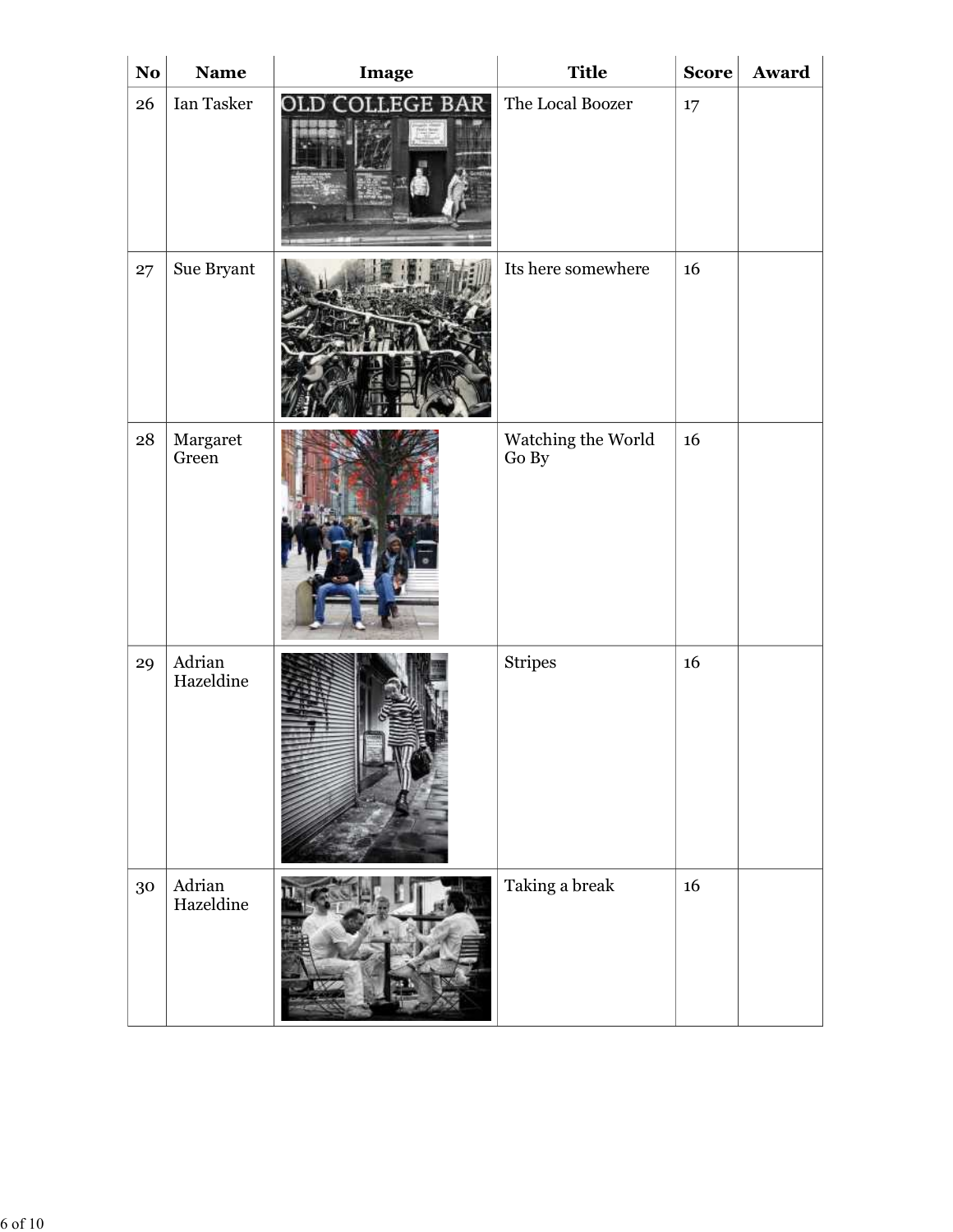| $\bf No$       | <b>Name</b>      | Image                | <b>Title</b>                                  | $\vert$ Score $\vert$ | Award |
|----------------|------------------|----------------------|-----------------------------------------------|-----------------------|-------|
| 31             | David<br>Higton  |                      | <b>Brass Buskers</b>                          | 16                    |       |
| 3 <sup>2</sup> | Chris Hills      |                      | The Shining                                   | $16\phantom{.}$       |       |
| 33             | Peter Layhe      | EDRADOUR<br>STRAIGHT | $_{\rm Urbane}$                               | $16\,$                |       |
| 34             | Monica<br>McCabe |                      | $\begin{array}{c} {\rm Transtop} \end{array}$ | 16                    |       |
| 35             | John<br>O'Brien  |                      | This Ones Mine                                | $16\,$                |       |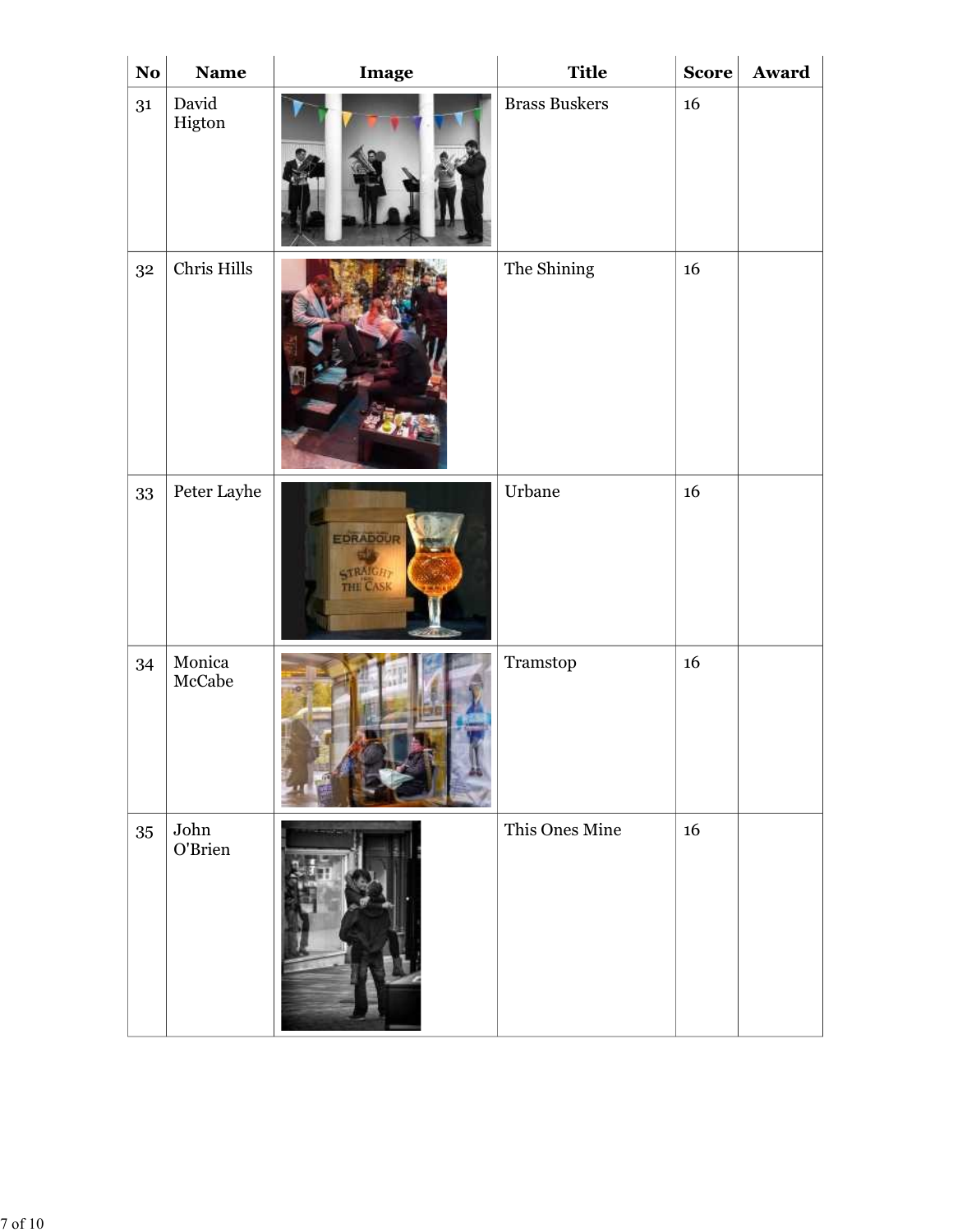| $\bf No$ | <b>Name</b>       | Image                            | <b>Title</b>                 | Score  | Award |
|----------|-------------------|----------------------------------|------------------------------|--------|-------|
| 36       | John<br>O'Brien   |                                  | Urban Commute                | 16     |       |
| 37       | Gary<br>Schultz   | the age of the<br>n mi 65 a 3 60 | Shibuya district of<br>Tokyo | 16     |       |
| $38\,$   | Brian Smith       |                                  | Lowry Shopping<br>Centre     | $16\,$ |       |
| 39       | Mary Dolan        |                                  | Alley Break                  | 15     |       |
| 40       | Margaret<br>Green | <b>SOUTH A</b>                   | The Ukulele Buskers          | $15\,$ |       |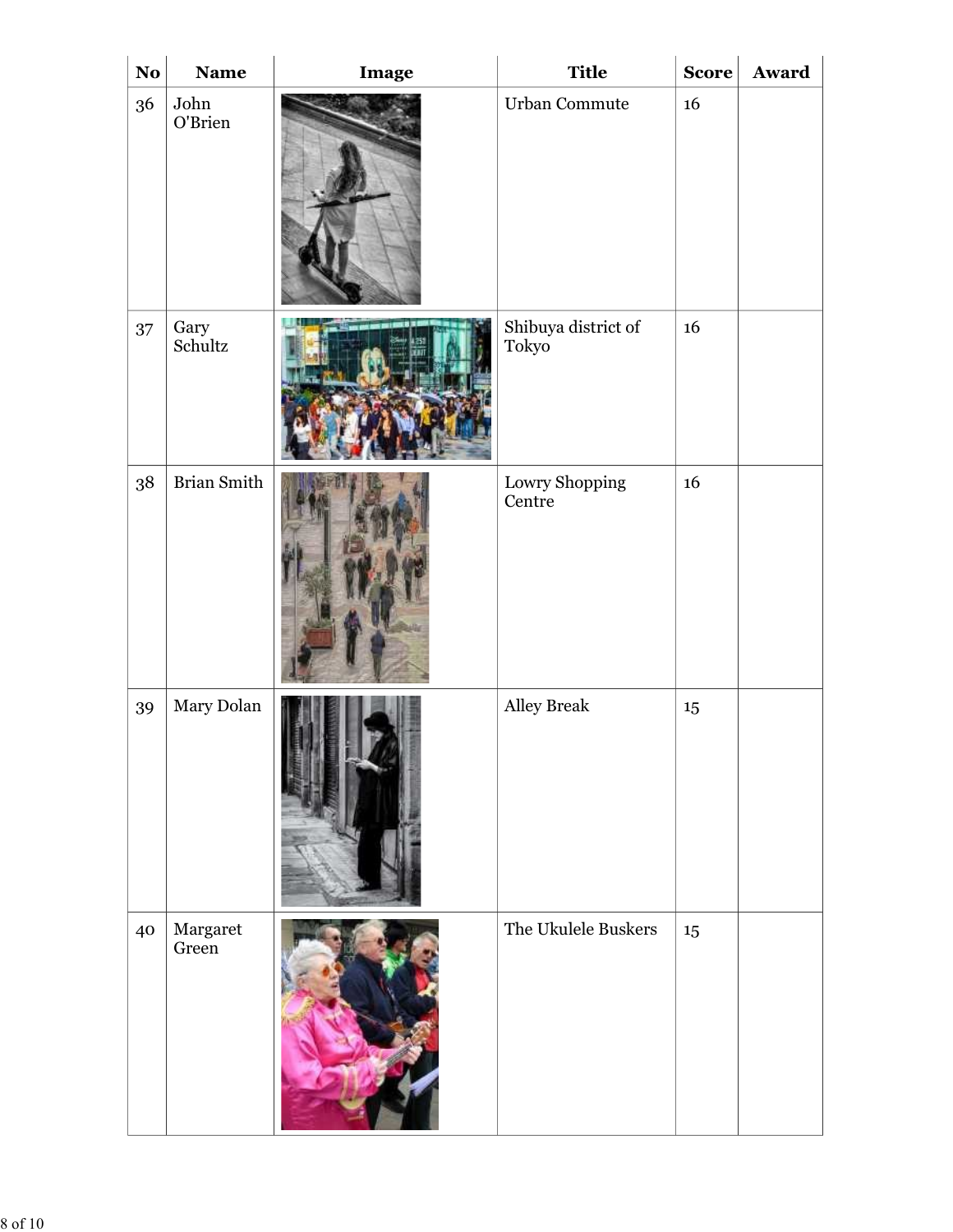| $\mathbf{N}\mathbf{o}$ | <b>Name</b>        | Image | <b>Title</b>                              | $\vert$ Score $\vert$ | Award |
|------------------------|--------------------|-------|-------------------------------------------|-----------------------|-------|
| 41                     | Chris Hills        |       | Watching the world go by                  | 15                    |       |
| 42                     | Chris Hills        |       | Open storage                              | 15                    |       |
| 43                     | Pat Sawas          |       | $\sqrt{2}$ Urban Culture and<br>Diversity | 15                    |       |
| 44                     | Pat Sawas          |       | $\sqrt{3}$ Commuter                       | 15                    |       |
| $45\,$                 | <b>Brian Smith</b> |       | Urban Transport                           | $15\,$                |       |
| 46                     | David Royle        |       | <b>Urban to Nature</b>                    | 14                    |       |